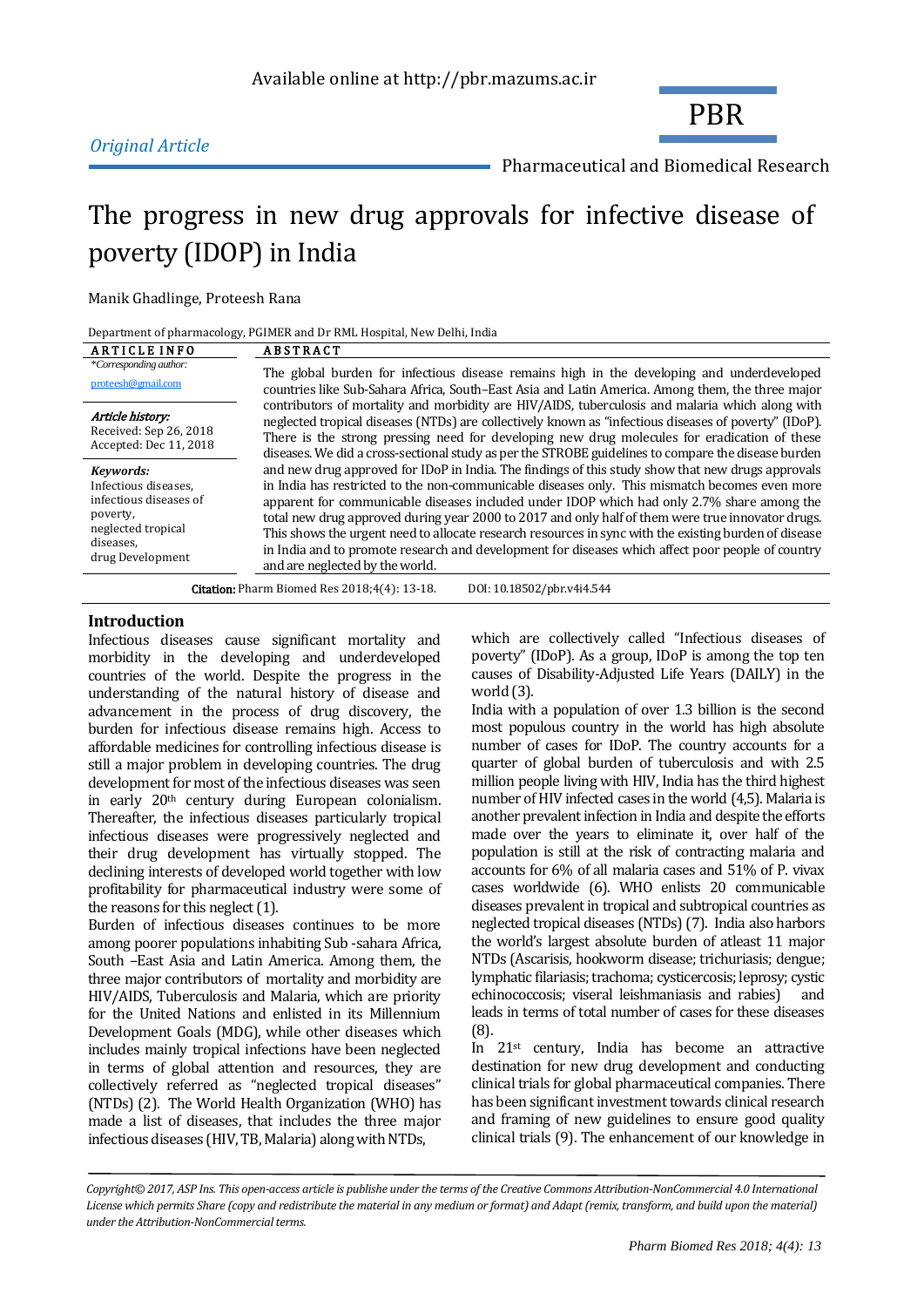medical technology and research has lead to development of effective therapies and many new drugs have been made available to combat various diseases. While these efforts to promote drug research and development is commendable but it is unclear whether these research resources are allocated in a balanced manner and towards the diseases which are the major cause of mortality and morbidity in the country. New drug approvals in a country serve as an important indicator to quantify such research efforts and help us in knowing the priorities of drug manufacturers. This study was designed to quantitative and qualitative analyze the new drugs approvals for infectious diseases in India over the period of past 18 years, specifically for IDoP. We also assessed the mismatch between the drug approval output and disease burden for IDoP in India.

## **Materials and methods**

This was a cross-sectional study and was performed and reported as per the STROBE guidelines (10). The data on new drugs approved for infective disorders in India was obtained from the website of the drug authority of India, Central Drug Standard Control Organization (CDSCO). Information related to the drug name, drug category, year of drug approval, and drug indications were extracted (11). The disease indications for each drug were extracted from the CDSCO website and reclassified as per the classification of the global burden of disease (12). Information related to the disease burden of India was collected from the WHO website. As per the standard method of the WHO, the disease burden is measured in terms of estimated number of diseaseadjusted life years (DALYs) (13).

#### *Data analysis*

Descriptive statistics in the form of frequency and percentages were used for disease burden and new approved drugs approved for communicable and noncommunicable diseases.

#### **Results**

## *Characteristics of new drugs approved*

Between years 2000 and 2017 a total 2265 drugs for human use were approved in India of which 753 (33%) were fixed drug combinations (FDCs). The total single drugs approved were 1512 of which 1297 drugs were meant for treating non-infectious diseases while only 215 drugs (14.28%) were indicated for treating infectious diseases and only 42 (2.77%) drugs were meant for IDOP.

#### *Characteristics of burden of disease in India*

As per the Global Burden of Disease study (GBD) 2016, the communicable (Infectious) diseases accounts for about 27.5% of the overall mortality and 32.7% of the disability in India. Out of this about 6% of mortality and disability is contributed by the IDOPs. The non communicable diseases account for 61.8% of total mortality and 55.4% of disability in the country, while the remaining 11.9% disability and 10.7% deaths are attributed to traumatic injuries (Table 1).

**Table 1** New drugs approved between 2000 and 2017 by diseases and relative to disease burden in India.

| Disease                                | <b>New Drug</b><br>Approved<br>(NDA) 2000-17<br>(%) | India<br><b>DALYs</b><br>2016 (%) | NDA by<br><b>DALY</b> |
|----------------------------------------|-----------------------------------------------------|-----------------------------------|-----------------------|
| Communicable                           | 215 (14.22%)                                        | 32.7%                             | 0.43                  |
| <b>Diseases</b>                        |                                                     |                                   |                       |
| <b>IDOP</b>                            | 42 (2.768%)                                         | 5.7%                              | 0.35                  |
| Tuberculosis                           | 03 (0.198%)                                         | 3.1%                              | 0.06                  |
| HIV                                    | 30 (1.98%)                                          | 1.1%                              | 0.60                  |
| Malaria and NTDs                       | 09 (0.59%)                                          | 1.5%                              | 0.39                  |
| Non<br>Communicable<br><b>Diseases</b> | 1297 (85.78%)                                       | 55.4%                             | 1.55                  |

# *Comparison of disease burden and new drug approved in India.*

For the period considered only 14.22% share of the new drugs approved were meant for the treatment of communicable diseases while majority of the new drugs approved (85.78%) were indicated for noncommunicable diseases. The ratio of the number of drugs approved and their disease burden was also calculated. For the period considered, the number of drug approved per DAILY was only 0.43 for communicable diseases, while it was three to four times higher for noncommunicable diseases (1.55) (Table 1).

The total 42 new drugs were approved for IDOP (HIV, Tuberculosis, malaria and NTDs) and 22 of them were approved during 2000 to 2005. There was a significant difference between drug approved and the disability caused by these diseases. The average ratio of new drug approved by DALY for IDOP was (0.35) which was lower than that for all communicable diseases (0.43). For individual diseases like tuberculoses, HIV, malaria and NTDs the ratios were 0.06, 0.6 and 0.39 respectively (Table 2).

Out of the total 42 new drugs approved only 20 drugs were new chemical entities (NCE), while others were change in formulation or repurposed drugs. The NCE included 15 anti-retroviral drugs, 3 anti-tubercular drugs (Rifabutin, Bedaquiline and Delaminid) and 2 drugs for NTD's. (Miltefosine and Ivermectin). Out of these 20 NCE's, 15 drugs were included in WHO essential drug list 2017 (Figure-1) (14).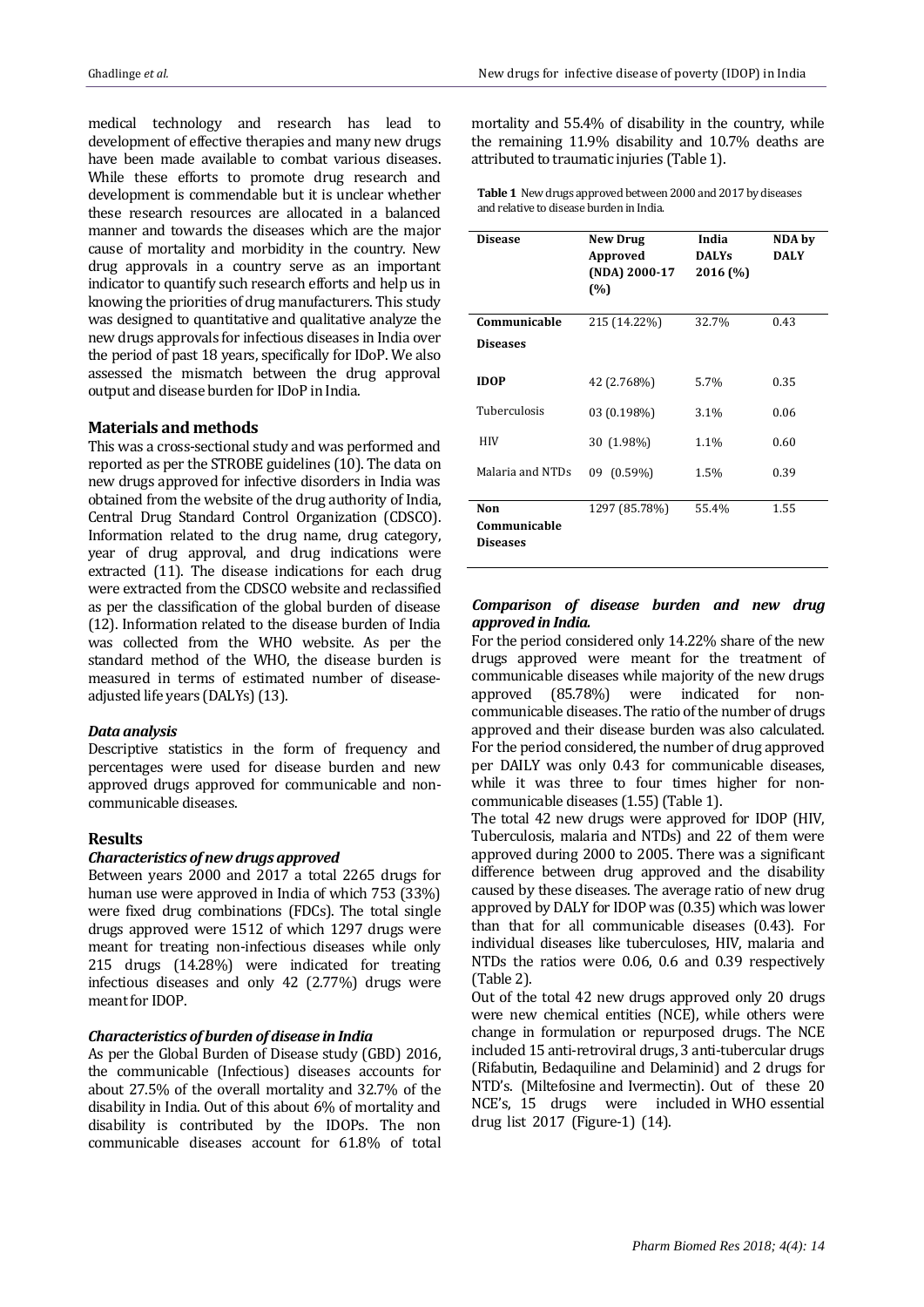# **Table 2** List of drugs approved for IDOP diseases in India between years 2000 to 2017

| <b>HIV</b> |                                                              |      |                                                                                                                                        |
|------------|--------------------------------------------------------------|------|----------------------------------------------------------------------------------------------------------------------------------------|
|            | Abacavir Sulfate Tablet 60mg                                 | 2009 |                                                                                                                                        |
|            | Abacavir sulphate oral solution                              | 2004 | Change in Formulation                                                                                                                  |
|            | Abacavir Sulphate syrup 20mg/ml                              | 2006 | Change in Formulation                                                                                                                  |
|            | Abacavir sulphate tablets & bulk                             | 2002 |                                                                                                                                        |
|            | Atazanavir (100/150/200mg)                                   | 2006 |                                                                                                                                        |
|            | Darunavir (as ethanolate) Tablet<br>300 <sub>mg</sub>        | 2009 | Treatment of patients with HIV-1 strains resistant to more<br>than one protease inhibitor when co-administered with 100mg<br>ritonavir |
|            | Didanosine chewable tabs                                     | 2000 | Change in Formulation                                                                                                                  |
|            | Didanosine delayed release caps.                             | 2001 | Change in Formulation                                                                                                                  |
|            | Didanosine Powder for oral solution<br>(2gm/4gm per bottles) | 2005 |                                                                                                                                        |
|            | Dolutegravir Tablet 50mg & Bulk                              | 2016 |                                                                                                                                        |
|            | Efavirenz capsule                                            | 2001 |                                                                                                                                        |
|            | Efavirenz Oral Solution (30mg/ml)                            | 2005 | Change in Formulation                                                                                                                  |
|            | Efavirenz tab                                                | 2002 | Change in Formulation (higher strength)                                                                                                |
|            | Emtricitabine (200mg) capsule                                | 2005 |                                                                                                                                        |
|            | <b>Etravirine Tablet 100mg</b>                               | 2012 | HIV-1 strains resistant to an NNRTP;                                                                                                   |
|            | Indinavir sulphate                                           | 2001 |                                                                                                                                        |
|            | Maraviroc Tablets 150mg/300mg                                | 2009 | Treatment of patients infected with CCR5-trophic HIV-1.                                                                                |
|            | Nelfinavir 625mg tablet<br>(addl.strength)                   | 2005 |                                                                                                                                        |
|            | Nelfinavir mesylate tabs                                     | 2001 |                                                                                                                                        |
|            | Nevirapine                                                   | 2000 |                                                                                                                                        |
|            | Nevirapine Extented release tablet<br>400mg                  | 2014 | Change in Formulation                                                                                                                  |
|            | Nevirapine oral suspension                                   | 2002 | Additional strength; neonates                                                                                                          |
|            | Nevirapine tablet 50 mg for oral<br>suspension mg            | 2009 |                                                                                                                                        |
|            | PEG-interferon alfa-2a                                       | 2003 | Treatment of kaposi's sarcoma in AIDS                                                                                                  |
|            | Raltegravir (as Potassium) film coated<br>Tablets 400mgÂ     | 2010 | Treatment of patients with evidence of HIV-1 replication<br>despite ongoing retroviral therapy.                                        |
|            | Saquinavir (500mg) tablet                                    | 2006 | <b>Additional Strength</b>                                                                                                             |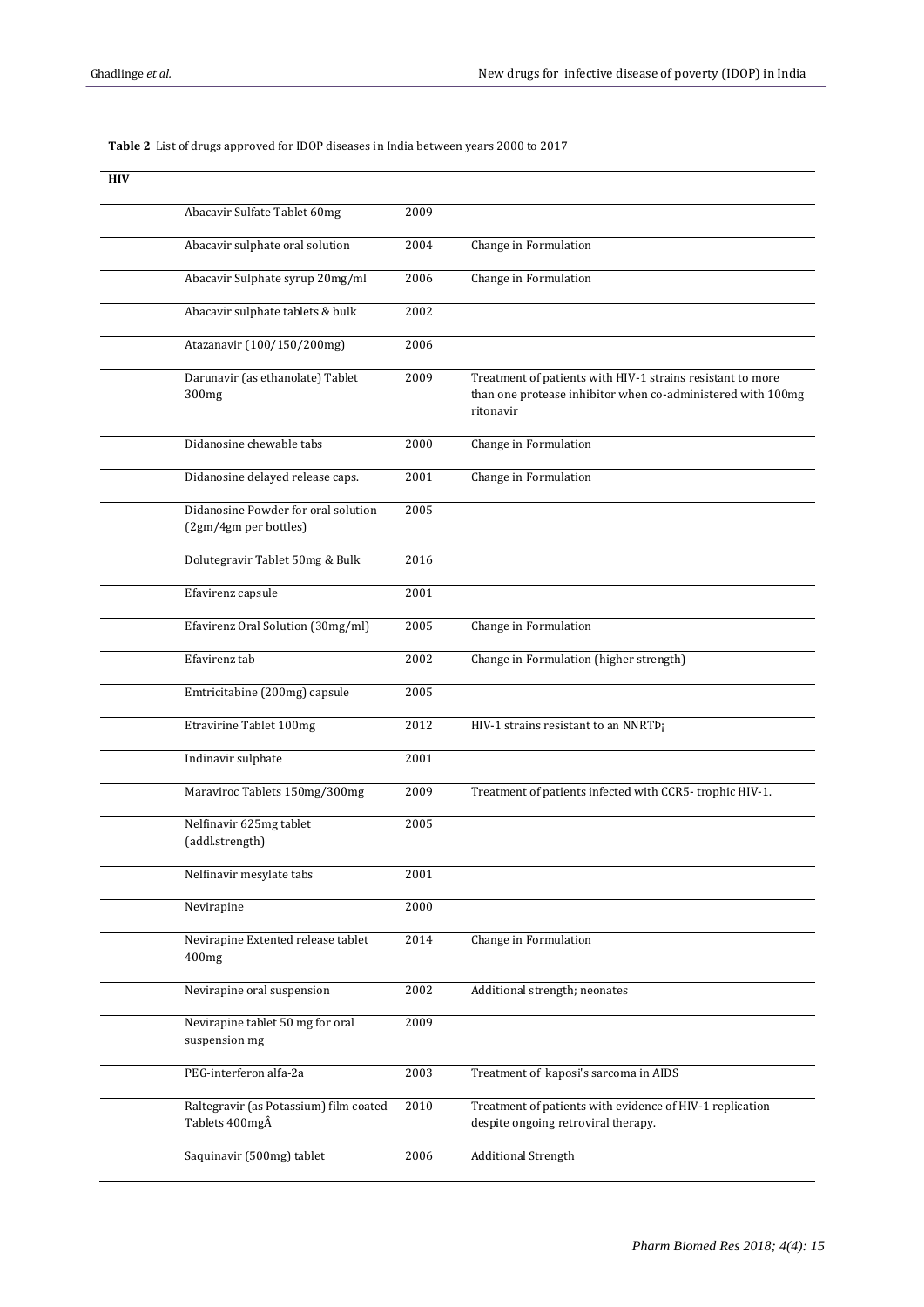|                                 | Saquinavir (as mesylate) 500mg<br>Tablet                                                                              | 2005 | <b>Additional Strength</b>                                                                                          |
|---------------------------------|-----------------------------------------------------------------------------------------------------------------------|------|---------------------------------------------------------------------------------------------------------------------|
|                                 | Stavudine powder for suspension                                                                                       | 2005 | Change in Formulation (Infusion)                                                                                    |
|                                 | Stavudine SR 100mg tablet                                                                                             | 2006 | Change in Formulation                                                                                               |
|                                 | Tenofovir Disoproxil Fumarate Tablet<br>(300mg)                                                                       | 2005 |                                                                                                                     |
| Tuberculosis                    |                                                                                                                       |      |                                                                                                                     |
|                                 | Rifabutin Capsule 150mg                                                                                               | 2007 | Treatment of pulmonary T.B only in patients co-<br>infected with HIV                                                |
|                                 | Bedaquiline Tablet 100 mg                                                                                             | 2015 | multi-drug resistant pulmonary tuberculosis when<br>an effective treatment regimen cannot otherwise<br>be provided. |
|                                 | Delaminid Tablet 15 mg                                                                                                | 2017 | Treatment of pulmonary T.B only in patients co-<br>infected with HIV                                                |
| Malaria                         |                                                                                                                       |      |                                                                                                                     |
|                                 | Arteether injection 150mg/mL                                                                                          | 2010 | Severe malaria including cerebral malaria and as a<br>second line in chloroquine resistant malaria cases            |
|                                 | Artesunate injection. 120mg<br>(Additional strength)                                                                  | 2013 | Change in formulation                                                                                               |
|                                 | Artesunate powder for injection<br>60mg/vial along with 6ml ampoule of<br>phosphate buffer solution (pH<br>8.0; 0.30M | 2014 | Severe falciparum malaria in areas where there is<br>evidence of quinine resistance.                                |
| <b>NTDs</b>                     |                                                                                                                       |      |                                                                                                                     |
| Amoebiasis/<br>Giardiasis       | Tinidazole CDDS tab                                                                                                   | 2002 | Change in formulation                                                                                               |
|                                 | Metronidazole CR tablet 600mg                                                                                         | 2008 | Change in formulation                                                                                               |
| Scabies/Helmi<br>nth infections | Ivermectin (6mg) tablets                                                                                              | 2004 |                                                                                                                     |
| Visceral<br>Leishmaniasis       | Amphotericin B emulsion injection                                                                                     | 2003 | Change in formulation                                                                                               |
|                                 | Miltefosin Capsule 10mg/50mg                                                                                          | 2002 |                                                                                                                     |
| Cutaneous<br>Leishmaniasis      | Miltefosine capsule                                                                                                   | 2008 | Change in formulation                                                                                               |

# **Discussion**

The present study was done to evaluate the research efforts made to address the health problems in India. The developing countries like India are seeing a steep rise in

non-communicable diseases like diabetes, coronary artery diseases, cancer while still struggling to manage the challenge posed by communicable diseases like tuberculosis and malaria adopted to ensure optimal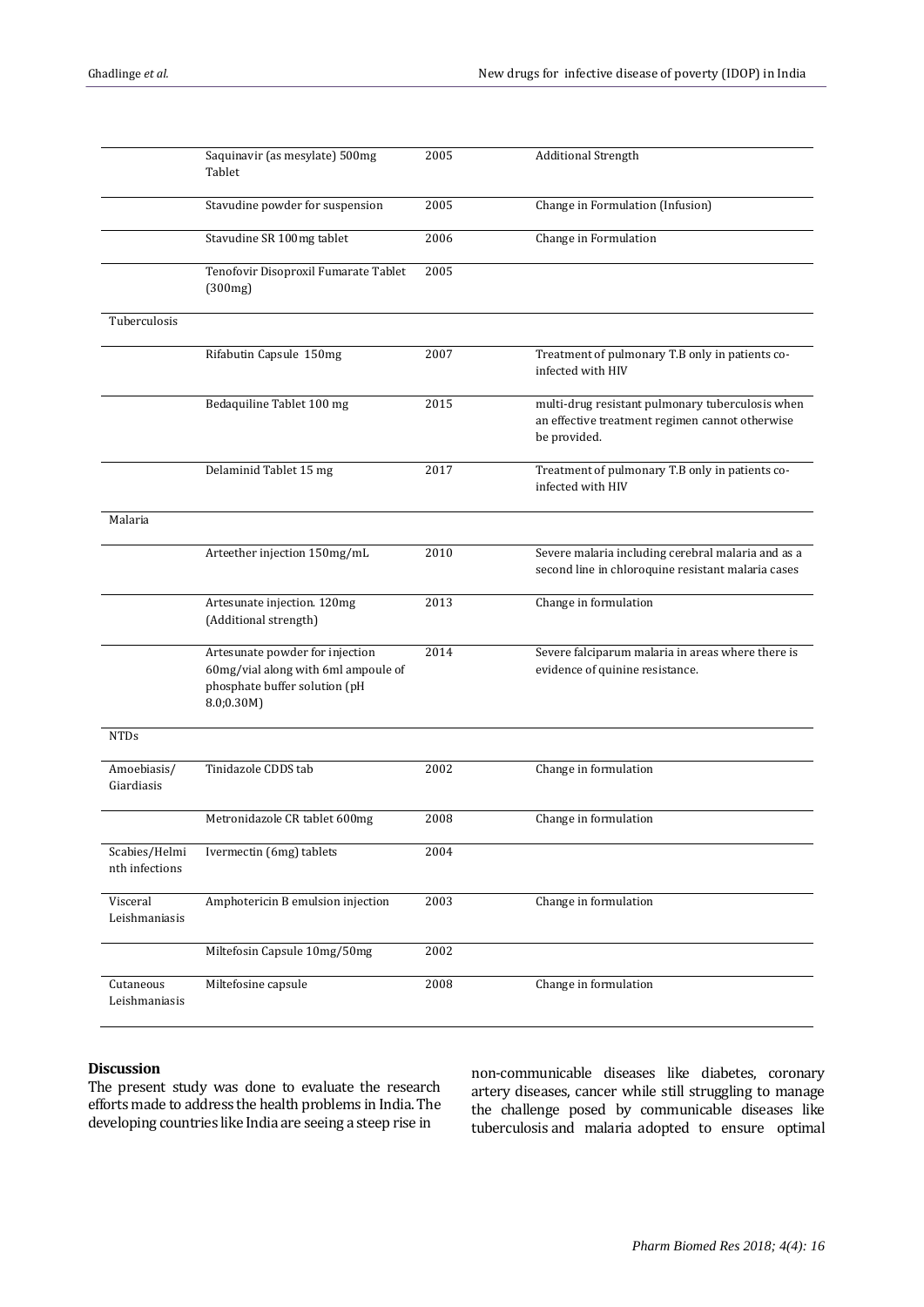

**Figure 1**Trends in drug approval for IDOP diseases in India

utilization of research resources to address this dual burden of communicable and non-communicable diseases in India. The substantial disease burden of communicable diseases must invoke research opportunities to address the unmet health needs for developing and underdeveloped countries. The various strategies to combat IDoP are developing of new drugs and vaccines, new diagnostics and vector control measures. New safe and effective medicines are especially required on priority basis for IDOP. New drug approvals in a country serve as an important indicator to quantify such research efforts. We perform a qualitative and quantitative analysis of new drug approved in India over the last 18 years focusing especially on diseases incuded under IDoP. It was observed that the quantitative distribution of new drugs approved in India has a bias towards non-communicable diseases. This imbalance is more pronounced for diseases like tuberculosis, malaria and NTD's, which are of primary concern for developing country like India. We found that out of 42 new drug approvals for IDoPs 33 drugs were approved for the treatment of HIV/AIDS and malaria. Of the remaining, 3 drugs were for tuberculosis and only 6 drugs for remaining diseases. So it can be concluded that new drug development for IDoP is mainly seen in HIV/AIDS, malaria, and tuberculosis. For the NTDs hardly any new drug development occurs. This disproportionate new drug development indicates shifting of focus from diseases of public importance to the few selected ones.

To further quantify the level of imbalance for drug approved for infectious diseases we calculated the ratio of the number of drugs approved and the respective disease burden in India. This ratio was only 0.43 for communicable diseases while it was 3-4 folds higher for non-communicable diseases. Further, this ratio calculated collectively for IDOP was similar to that calculated for communicable diseases, this is mainly due to the fact that 70% of drug approved for IDOP indication was meant for treatment of HIV/AIDS and for other diseases like tuberculosis, malaria and NTD's the ratio was extremely poor. These findings are in agreement to

those reported by Trouiller *et al.* in their analysis for global trends in drug development during the period of 1975 and 1999 (15). Similarly Cohen *et al.* also observed that 60% of the drug approvals for IDoP diseases during 2009-2013 were for HIV/AIDS and malaria (16).

We specifically examined the new drugs approved for diseases included under IDOP. Out of the 42 new drugs approved for marketing in India only half of them were new chemical entities (NCE). The remaining drugs were mostly approvals sort for change in formulation or repurposing of old drugs, which cannot be considered as true innovation. Out of these 21 NCE, 17 were for treatment for HIV/AIDS and 3 were indicated for Tuberculosis. There were no NCE for malaria and only two new drugs approved for NTD's. This outcome is not surprising considering overall drug development closely follow the existence of viable markets. The new drugs development for HIV/AIDS is a result of serious efforts made by developed nations combined with the major investments from global pharmaceutical industry in these countries motivated by high profit potential (17).

The paucity of new drugs for IDOP like Tuberculosis and Malaria is a major setback in the face of emergence of resistance to the existing drugs. The growing neglected disease crises despite significant advances in medicine is a social failure to allocate sufficient resources to prioritize drug development that meet the needs of poor countries (18). The importance of innovator drugs can be deciphered from the fact that 75% of NCE approved for IDOP were included in the essential drug list published by WHO.

The significant burden of IDOP would require a paradigm shift in country's health and research policy, without which the health needs of poor people will continue to be ignored by profit driven pharmaceutical industry. Government across the world should promote need-driven research and development for diseases which are currently ignored. Measures like encouraging public-private partnership and providing market incentives to drug manufacturers as in case of drugs for orphan diseases like tax credit, patent exclusivity, fast track approvals, grants and study design assistance may also help in correcting this imbalance between drug supply and disease burden in poor countries (19).

Lack of effective, convenient and radical curative therapies for IDoPs is a greater menace to public health. All those preventable deaths in absence of effective therapies and increased disease burden of these infectious diseases is a case of mismatched priorities. Apart from running the public health programmes for diseases of national importance, Government needs to incentivize, promote and invest in drug development by all means.

## **Conclusion**

This study shows that new drugs approved approvals in India shows greater inclination towards the non